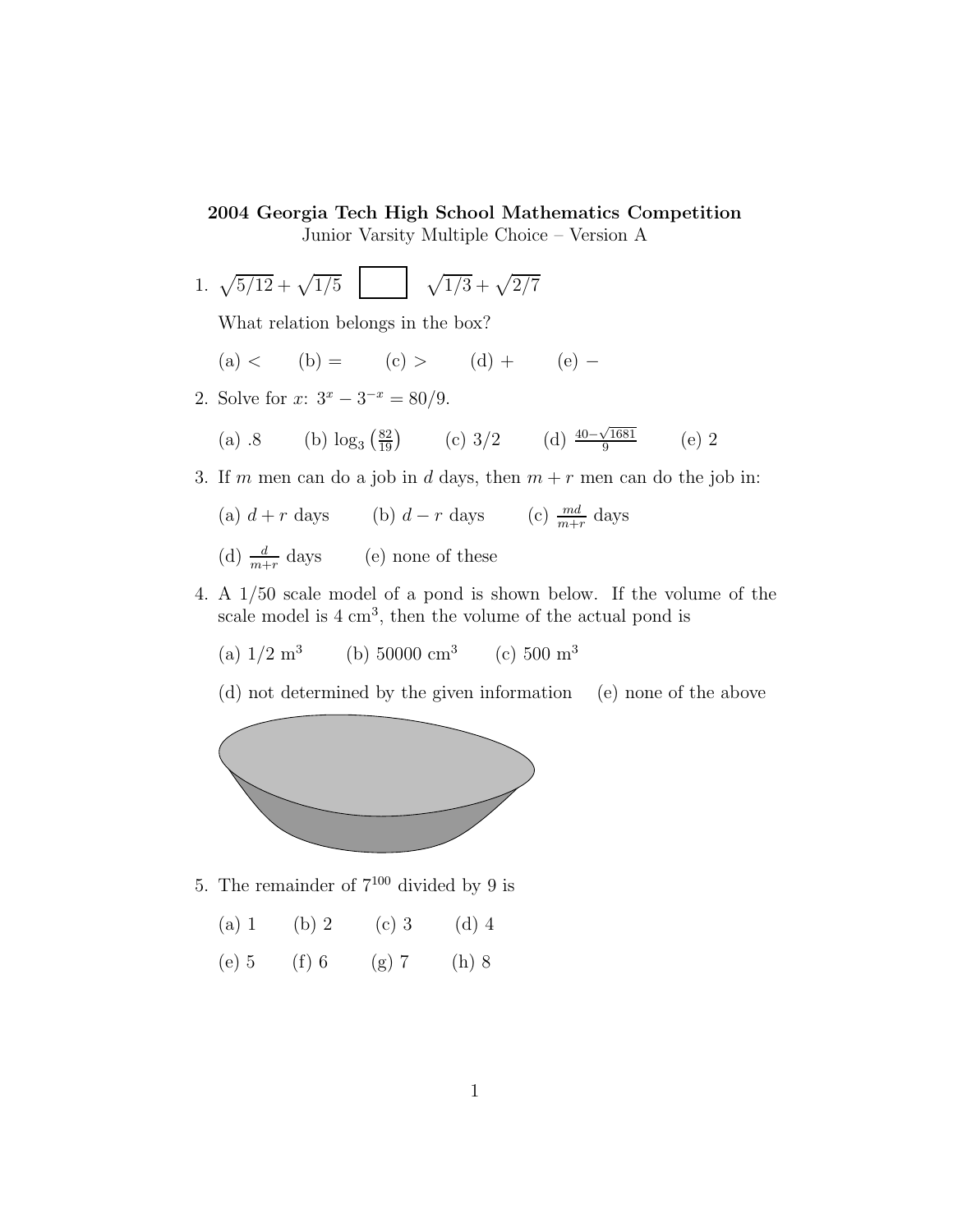6. In how many ways can one give change for \$2.83 using only pennies and nickels?

| (a) 51   | (b) $43$ | $(c)$ 61 | $(d)$ 56 |
|----------|----------|----------|----------|
| $(e)$ 38 | $(f)$ 57 | $(g)$ 46 | $(h)$ 59 |

7. A drawer has 6 red socks and 6 white socks. If you reach in the drawer and randomly take out two socks, what is the chance (i.e., probability) that the two socks will match in color?

(a) 
$$
\frac{5}{12}
$$
 (b)  $\frac{1}{2}$  (c)  $\frac{2}{5}$  (d)  $\frac{3}{7}$  (e)  $\frac{5}{11}$  (f)  $\frac{3}{8}$   
\n8.  $\sqrt{7 + 4\sqrt{3}} - \sqrt{7 - 4\sqrt{3}} =$   
\n(a) 4 (b)  $2\sqrt{3}$  (c)  $\sqrt{6}$  (d) 2 (e)  $2\sqrt{7}$   
\n9. Solve  $|3x^2 - 2x - 1| \ge 0$   
\n(a)  $x \ge 1$  (b)  $x \le -1/3$  (c)  $x \le -1$  or  $x \ge 1$   
\n(d)  $1 \le x \le -1/3$  (e) none of the above

10. If  $\omega^3 = 1$  and  $\omega \neq 1$ , find  $\omega(\omega + 1)$ .

(a) 
$$
i
$$
 (b)  $-i$  (c) 1 (d)  $-1$  (e)  $(-1 \pm \sqrt{3})/2$ 

- 11. When  $x^{10} + 1$  is divided by  $x^2 1$ , the remainder is
	- (a) 1 (b)  $-1$  (c) 0 (d) 2
	- (e) none of these holds for every  $x$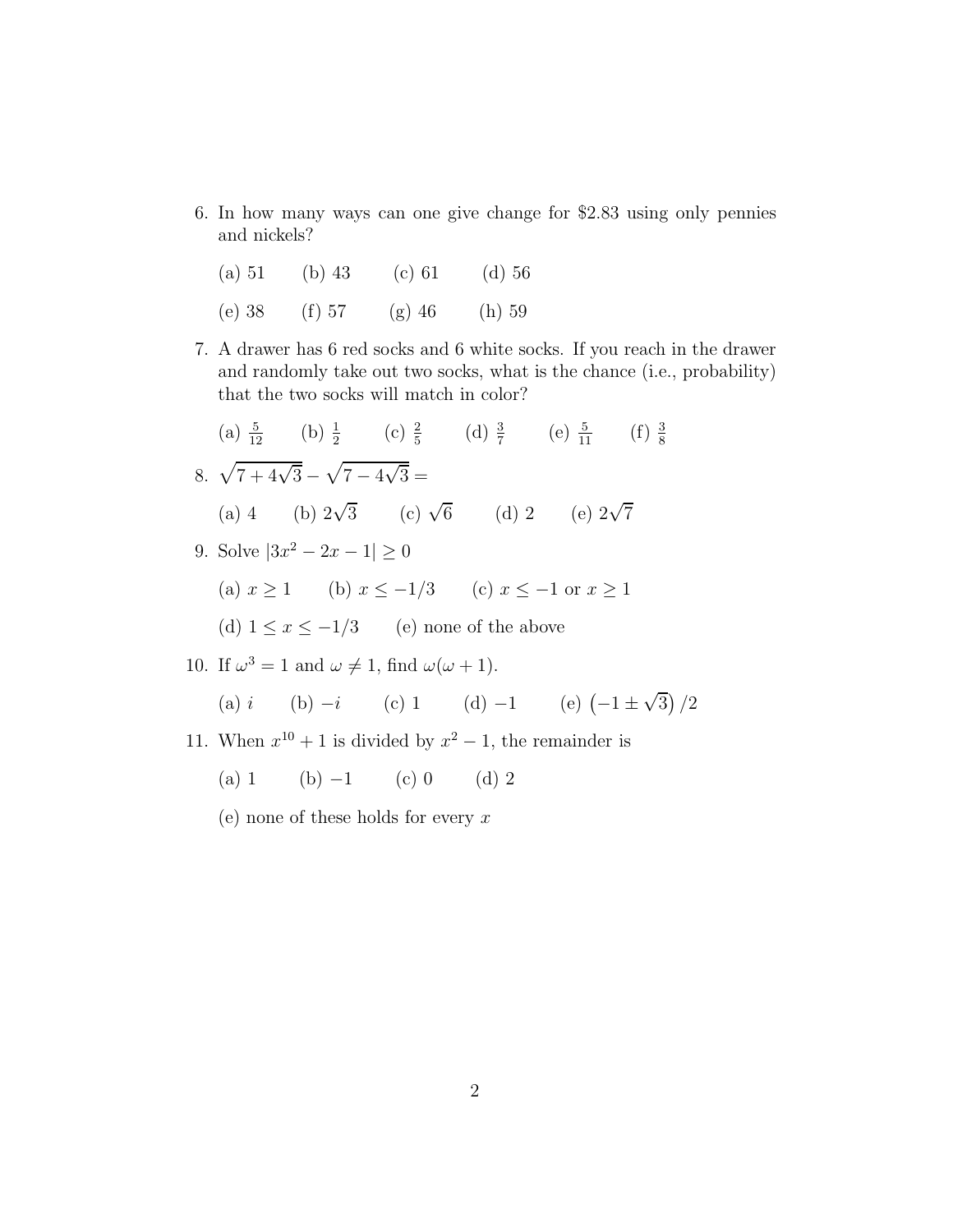12. The radius of the small circle in the middle is



- 13. Suppose  $\alpha$  and  $\beta$  are the roots of  $x^2 + ax + b = 0$ . Then  $\alpha^2$  and  $\beta^2$  are the roots of
	- (a)  $x^2 + a^2x + b^2 = 0$
	- (b)  $x^2 a^2x + b^2 = 0$
	- (c)  $x^2 + (2b a^2)x + b^2 = 0$
	- (d)  $x^2 + (a^2 2b)x + b^2 = 0$
	- (e)  $x^2 + 2ax + b^2 = 0$
- 14. The equation  $\sqrt{x+5} \sqrt{x-2} + 1 = 0$  has
	- (a) one real root (b) one real root and 1 complex root
	- (c) 2 complex roots (d) two real roots (e) no root
- 15. Which of the following is logically equivalent to (P or Q) and (Q or  $R$ ?

(a)  $P$  and  $R$  (b)  $(P \text{ and } R)$  or  $Q$  (c)  $(P \text{ and } Q)$  or  $(Q \text{ and } R)$ 

(d) (Not  $Q$ ) and  $(P \text{ or } R)$  (e) None of the above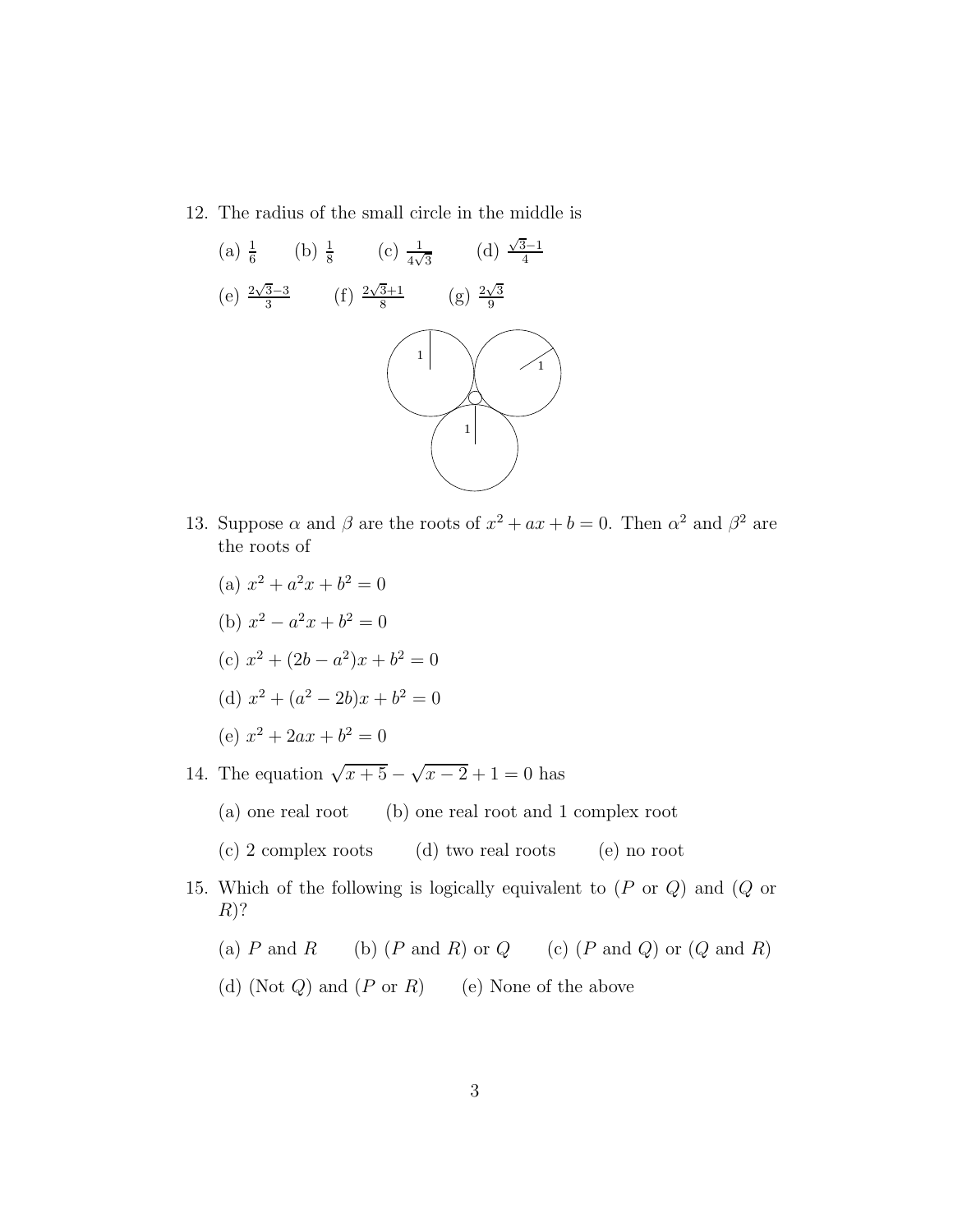16. How many distinct solutions x are there for the equation  $det(A-xI) =$ 0 where det stands for determinant,  $I$  is the identity matrix, and  $A$  is the matrix

|  | $\begin{bmatrix} 1 & 0 & -3 & 0 \\ 0 & 2 & 0 & 1 \\ 1 & 0 & 3 & 0 \\ 1 & -2 & 0 & 1 \end{bmatrix}$ |                                                   |
|--|----------------------------------------------------------------------------------------------------|---------------------------------------------------|
|  |                                                                                                    | (a) no solution (b) 1 (c) 2 (d) 3 (e) more than 3 |

17. If a 15 by 20 rectangular piece of paper with corners  $a, b, c,$  and  $d$  is glued to the surface of a large cube so that the edge of the cube lies along the diagonal of the paper as shown, how far is corner a from corner  $c$  as measured through the cube?



- (e) None of the above
- 18. If C is a circle with center  $(\sqrt{2}, \sqrt{3})$ , what is the maximum number of points  $(m, n)$  with integer coordinates that lie on  $C$ ?
	- (a) 1 (b) 2 (c) 6 (d) 12 (e) no maximum